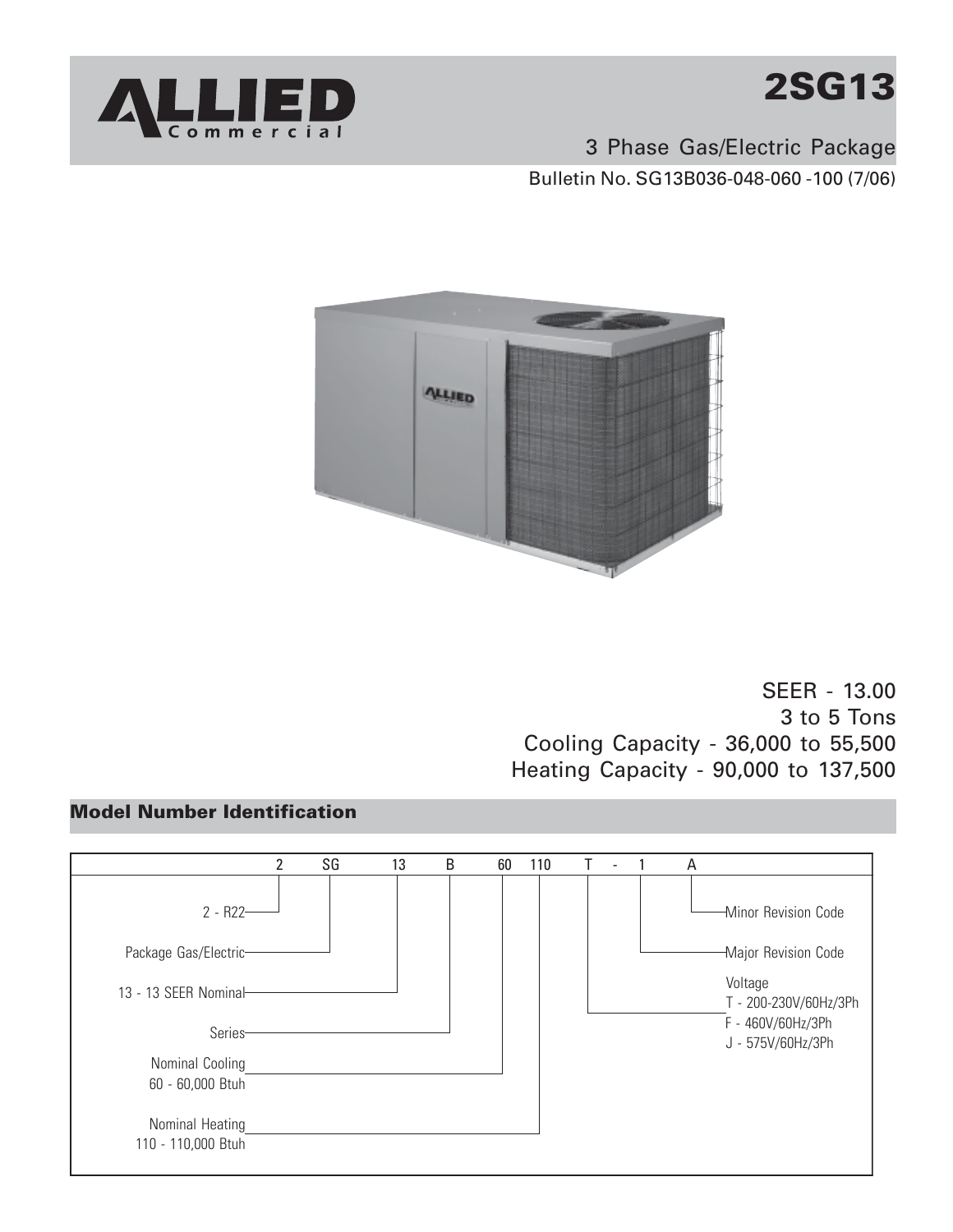#### **Features**

Heavy duty, high efficiency scroll compressor

High quality condenser coil with copper tubing and enhanced fin for maximum heat transfer capacity

Insulated cabinet to minimize heat loss

Aluminized steel tubular heat exchanger

Wire guard coil protection

Weather protected heavy-duty condenser fan motor

One-piece no leak top design

Easy service access

Insulated blower compartment to reduce sound

Easy service split-ring design blower with quick plug in wiring

PSC prelubricated motor for low maintenance and maximum efficiency

Dynamically balanced blower wheel with resilient motor mounts for smooth, quiet operation

Solid state integrated blower control/ignition control board with L.E.D. diagnostics

Horizontal or down discharge

Factory pre-wired for economizer installation

Rectangular duct covers

Warranties: Limited 10 years on aluminized heat exchanger. Limited 5 years on compressor. Limited 1 year on all other covered components.

#### **Physical and Electrical**

|                    | Voltage/Hz           |                   | Max.<br>Min.<br>Over- |                   |        | Compressor                                           |               | Fan Motor        |            | Indoor<br><b>Blower</b>                |     | Exhaust<br>Motor                |             |                  |
|--------------------|----------------------|-------------------|-----------------------|-------------------|--------|------------------------------------------------------|---------------|------------------|------------|----------------------------------------|-----|---------------------------------|-------------|------------------|
| Model<br>Phase     |                      | Voltage<br>Rangel | Cir<br>Amp.           | current<br>Device | Load I | Rated Locked<br>Rotor<br>(amps) (amps) (amps) (amps) | Rated<br>Load | Rated Nom.<br>HP | <b>RPM</b> | $\sqrt{Rated}$ Rated<br>Load<br>(amps) | HP  | Rated<br>Load<br>${\rm (amps)}$ | Rated<br>HP | Weight<br>(lbs.) |
| 2SG13B36090T       | 200-230/60/3 187-253 |                   | 17.0                  | 25                | 9.6    | 88                                                   | 1.1           | /5               | 1075       | 2.2                                    | 1/2 | 0.7                             | 1/30        | 415              |
| 2SG13B48(110,138)T | 200-230/60/3 187-253 |                   | 23.0                  | 30                | 12.2   | 88                                                   | 1.6           | 1/4              | 825        | 3.6                                    | 3/4 | 0.7                             | 1/30        | 570              |
| 2SG13B60(110,138)T | 200-230/60/3 187-253 |                   | 26.0                  | 35                | 14.7   | 91                                                   | 1.6           | 1/4              | 825        | 3.6                                    | 3/4 | 0.7                             | 1/30        | 595              |
| 2SG13B48(110,138)F | 460/60/3             | 414-506           | 3.0                   | 20                | 5.8    | 44                                                   | 0.7           | 1/4              | 825        | 2.7                                    | .9  | 0.7                             | 1/30        | 570              |
| 2SG13B60(110,138)F | 460/60/3             | 414-506           | l 4.0                 | 20                | 7.0    | 50                                                   | 0.7           | 1/4              | 825        | 2.7                                    | .9  | 0.7                             | 1/30        | 595              |
| 2SG13B48(110,138)J | 575/60/3             | 518-633           | 10.0                  | 20                | 4.6    | 37                                                   | 0.4           | 1/4              | 825        | 2.0                                    | .9  | 0.7                             | 1/30        | 570              |
| 2SG13B60(110,138)J | 575/60/3             | 518-633           | 1.0                   | 20                | 5.1    | 37                                                   | 0.4           | 1/4              | 825        | 2.0                                    | .9  | 0.7                             | 1/30        | 595              |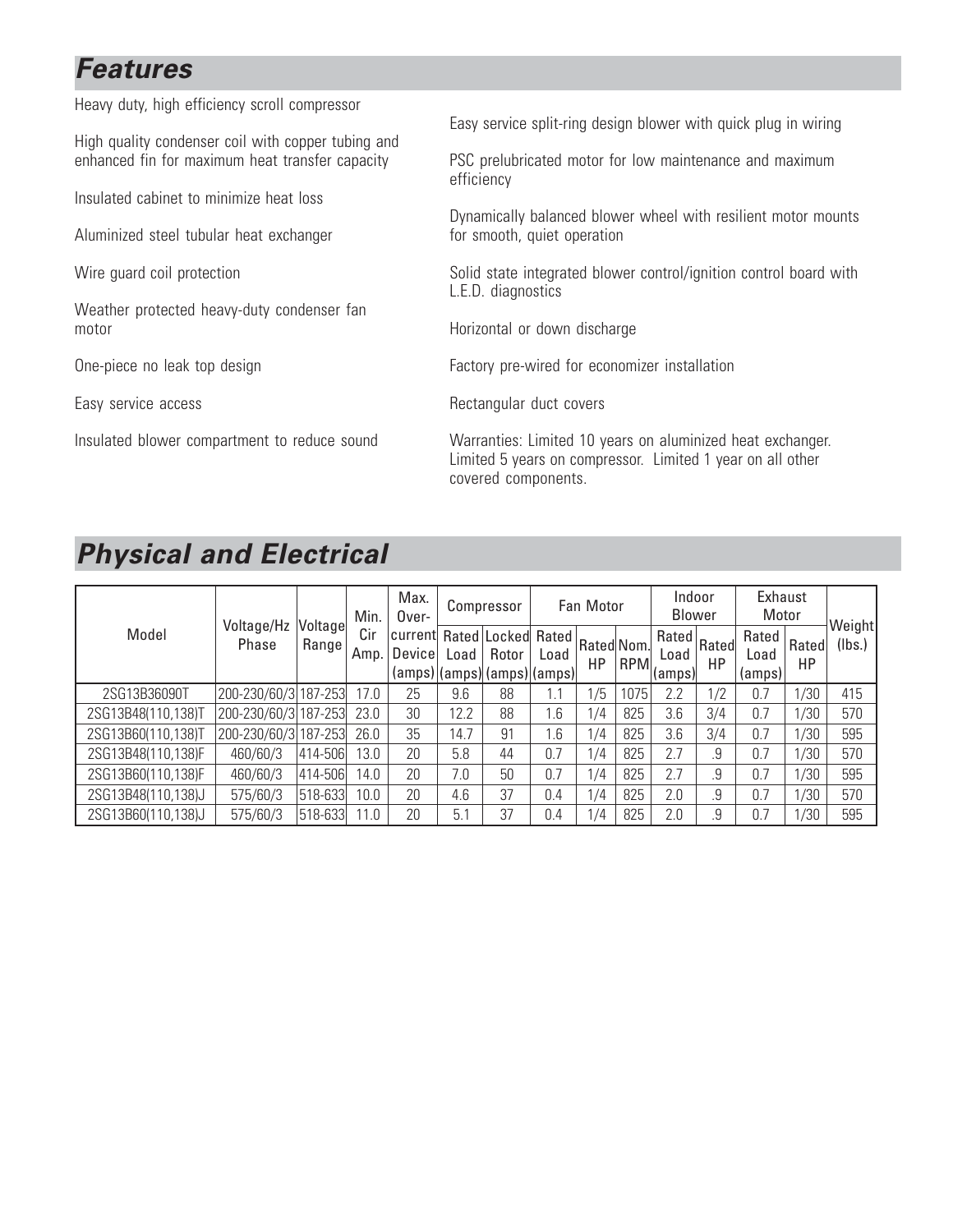## Performance

| Model        | <b>SEER</b> | EER   | <b>Rated ARI</b><br>Capacity <sup>1</sup> | Rated<br>Sensible<br>Capacity | <b>CFM</b> | Input<br><b>Btuh</b> | Output<br><b>Btuh</b> | <b>AFUE</b> | Temp. Rise<br>ᅂ |
|--------------|-------------|-------|-------------------------------------------|-------------------------------|------------|----------------------|-----------------------|-------------|-----------------|
| 2SG13B36090T | 13.00       | 11.50 | 36,000                                    | 27,000                        | 1200       | 90,000               | 72,000                | 80%         | $35 - 65$       |
| 2SG13B48110* | 13.00       | 11.50 | 47,000                                    | 35,700                        | 1600       | 110,000              | 88,000                |             | 45-75           |
| 2SG13B48138* |             |       |                                           |                               |            | 137,500              | 110,000               | 80%         | 45-75           |
| 2SG13B60110* |             | 11.05 | 55,500                                    | 41,000                        | 1800       | 110,000              | 88,000                | 80%         | 45-75           |
| 2SG13B60138* | 13.00       |       |                                           |                               |            | 137,500              | 10,000                |             | 45-75           |

<sup>1</sup>Certified in accordance with Unitary Air Conditioner Certification Program, which is based on ARI Standard 210/240.

 $*$  - T, F or J

## **Blower Performance**

| Model    | Blower | CFM @ ext. static pressure in in. w.g. |      |      |      |      |      |      |  |  |  |  |
|----------|--------|----------------------------------------|------|------|------|------|------|------|--|--|--|--|
|          | Speed  | .20                                    | .30  | .40  | .50  | .60  | .70  | .80  |  |  |  |  |
|          | High   | 1510                                   | 1460 | 1400 | 1330 | 1250 | 1180 | 1100 |  |  |  |  |
| 2SG13B36 | Med    | 1060                                   | 1050 | 1030 | 990  | 950  | 900  | 850  |  |  |  |  |
|          | Low    | 870                                    | 860  | 840  | 820  | 790  | 750  | 680  |  |  |  |  |
|          | High   | 2090                                   | 2000 | 1930 | 1820 | 1710 | 1590 | 1480 |  |  |  |  |
| 2SG13B48 | Med    | 1820                                   | 1780 | 1730 | 1650 | 1570 | 1480 | 1370 |  |  |  |  |
|          | Low    | 1520                                   | 1480 | 1450 | 1440 | 1410 | 1360 | 1260 |  |  |  |  |
|          | High   | 2090                                   | 2000 | 1930 | 1820 | 1710 | 1590 | 1480 |  |  |  |  |
| 2SG13B60 | Med    | 1820                                   | 1780 | 1730 | 1650 | 1570 | 1480 | 1370 |  |  |  |  |
|          | Low    | 1520                                   | 1480 | 1450 | 1440 | 1410 | 1360 | 1260 |  |  |  |  |

# **Cooling Performance Extended Ratings**

|                   | Indoor        |              | Outdoor Temp - DB°F |      |             |     |      |             |     |      |             |     |      |             |     |      |  |
|-------------------|---------------|--------------|---------------------|------|-------------|-----|------|-------------|-----|------|-------------|-----|------|-------------|-----|------|--|
| Model             | Temp<br>DB/WB |              | 65                  |      |             | 82  |      |             | 95  |      |             | 105 |      |             | 115 |      |  |
|                   | $^0$ F        | <b>Btuh</b>  | S/T                 | kW   | <b>Btuh</b> | S/T | kW   | <b>Btuh</b> | S/T | kW   | <b>Btuh</b> | S/T | kW   | <b>Btuh</b> | S/T | kW   |  |
|                   | 85/72         | 42,491       | .63                 | 2.78 | 39,299      | .65 | 2.93 | 38,639      | .68 | 3.28 | 35,847      | .71 | 3.57 | 33,056      | .74 | 3.89 |  |
| 2SG13B36090       | 80/67         | 39,600       | .70                 | 2.51 | 37,897      | .70 | 2.85 | 36,000      | .75 | 3.22 | 32,439      | .80 | 3.54 | 28,878      | .85 | 3.85 |  |
|                   | 75/63         | 37,818       | .71                 | 2.48 | 36,040      | .71 | 2.80 | 32,426      | .79 | 3.17 | 29,046      | .84 | 3.49 | 25,666      | .89 | 3.80 |  |
|                   |               | 85/72 55,474 | .64                 | 3.53 | 51,307      | .66 | 3.72 | 50,445      | .69 | 4.17 | 46,801      | .72 | 4.54 | 43,156      | .75 | 4.94 |  |
| 2SG13B48(110,138) | 80/67         | 51,700       | .71                 | 3.19 | 49,476      | .71 | 3.63 | 47,000      | .76 | 4.09 | 42,351      | .81 | 4.49 | 37,702      | .86 | 4.89 |  |
|                   | 75/63         | 49,374       | .72                 | 3.15 | 47,052      | .71 | 3.56 | 42,334      | .80 | 4.03 | 37,921      | .85 | 4.43 | 33,509      | .91 | 4.83 |  |
|                   |               | 85/72 65,507 | .63                 | 4.33 | 60,586      | .64 | 4.57 | 59,568      | .67 | 5.12 | 55,265      | .70 | 5.57 | 50,961      | .73 | 6.06 |  |
| 2SG13B60(110,138) | 80/67         | 61,050       | .70                 | 3.92 | 58,424      | .69 | 4.45 | 55,500      | .74 | 5.02 | 50,010      | .79 | 5.51 | 44,521      | .83 | 6.00 |  |
|                   |               | 75/63 58,303 |                     | 3.86 | 55,562      | .70 | 4.37 | 49,991      | .78 | 4.94 | 44,780      | .83 | 5.43 | 39,569      | .88 | 5.93 |  |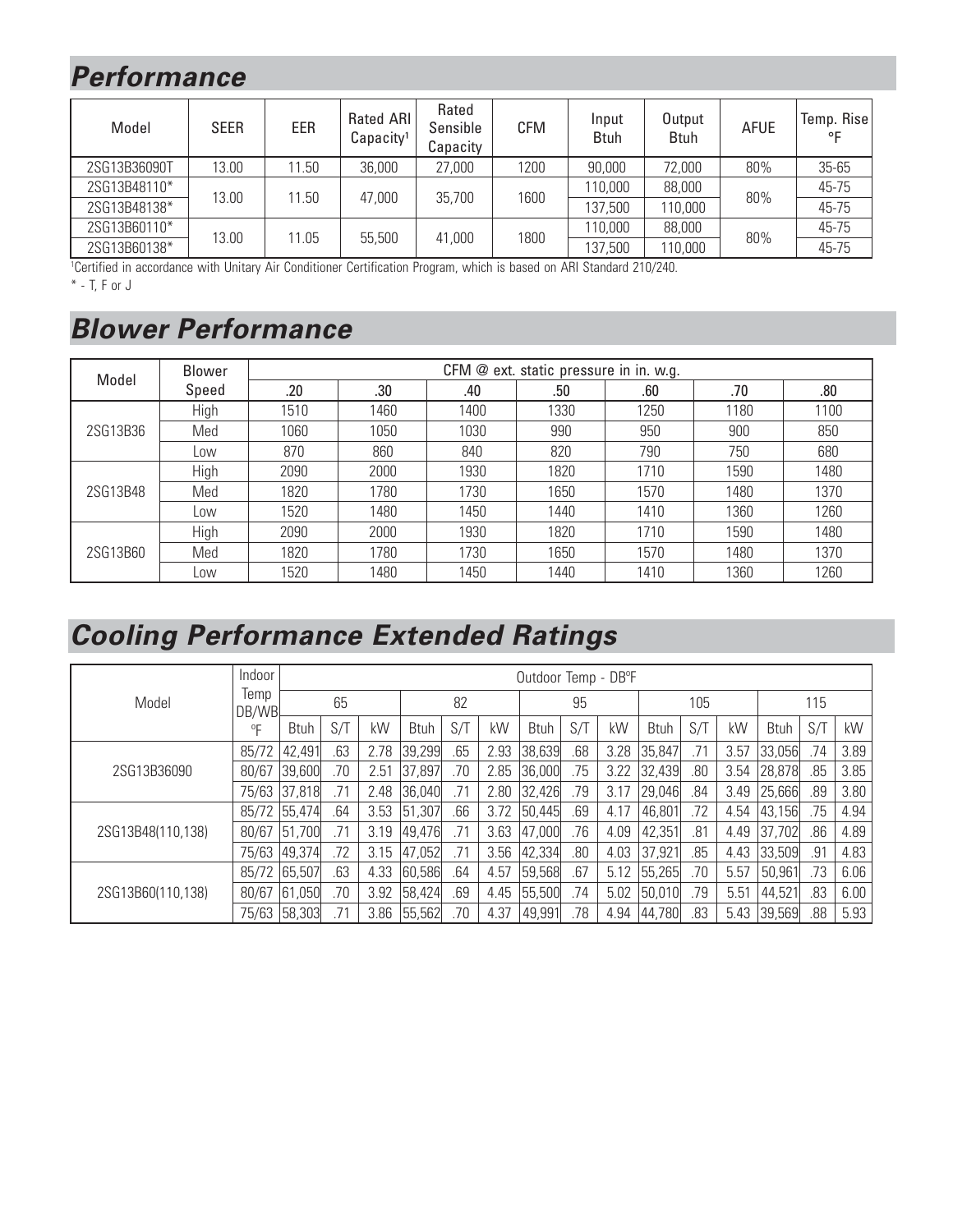### **Accessories**

| <b>Cat Number</b> | Description                             | <b>Used With</b>    |
|-------------------|-----------------------------------------|---------------------|
| 92M51             | <b>Lifting Brackets</b>                 | All 2SG13B          |
| 92M54             | Internal Filter Kit                     | 2SG13B 36           |
| 92M55             | Internal Filter Kit                     | 2SG13B 48, 60       |
| 92M57             | LP Conversion Kit                       | 2SG13B 90           |
| 92M58             | LP Conversion Kit                       | 2SG13B 110, and 138 |
| 92M99             | Roof Curb 8 inch height                 | 2SG13B 36           |
| 93M00             | Roof Curb 14 inch height                | 2SG13B 36           |
| 93M01             | Roof Curb 8 inch height                 | 2SG13B 36           |
| 93M02             | Roof Curb 14 inch height                | 2SG13B 48, 60       |
| 22W15             | Downflow Modulating Economizer          | All SG13B           |
| 22W16             | Horizontal Modulating Economizer        | All SG13B           |
| 22W17             | Manual Outside Air Damper Small Base    | 2SG13B 36           |
| 1.851366          | Manual Outside Air Damper Large Base    | 2SG13B 48, 60       |
| 1.851369          | Motorized Outside Air Damper Small Base | 2SG13B 36           |
| 1.851370          | Motorized Outside Air Damper Large Base | 2SG13B 48, 60       |

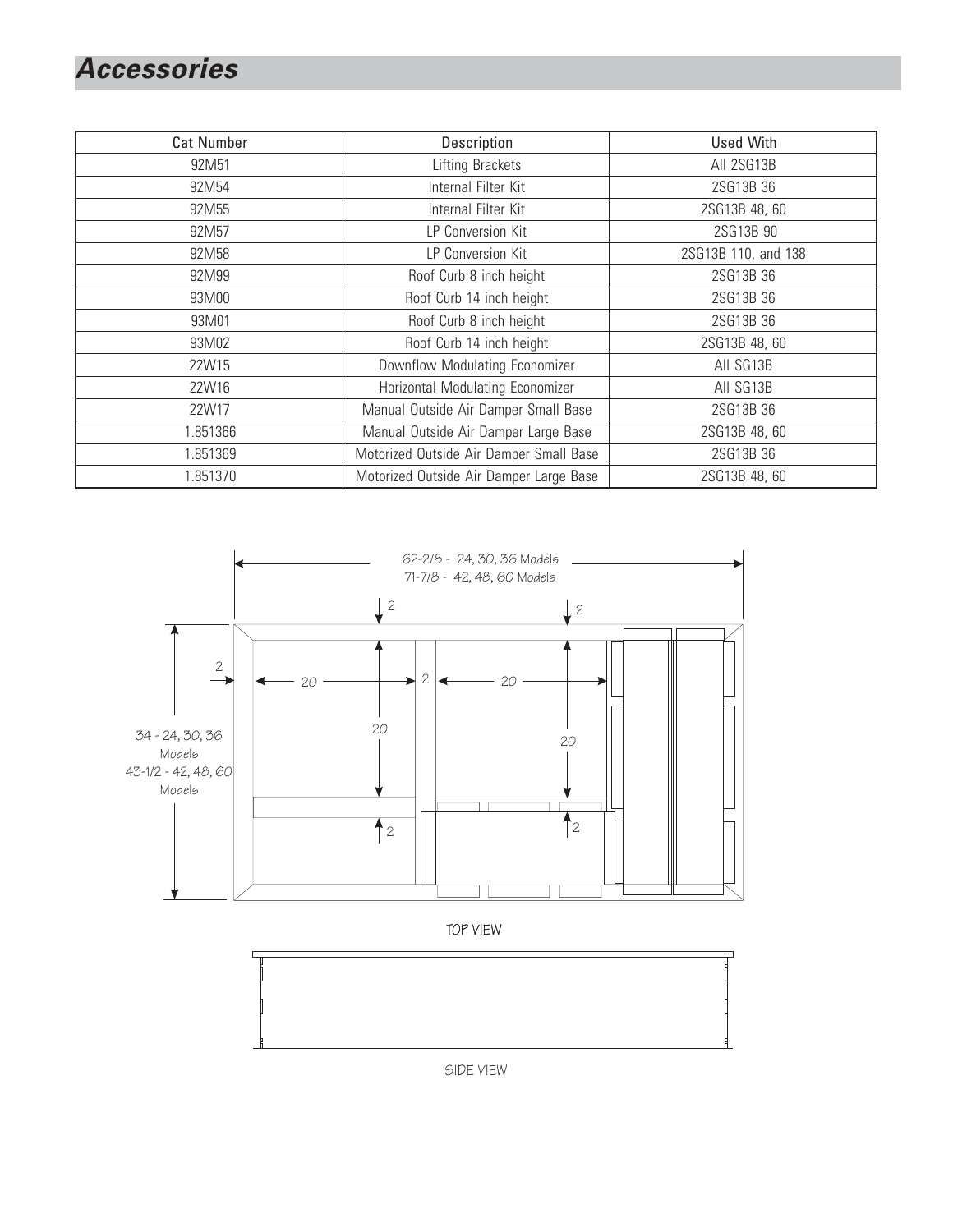20 **Economizer - Downflow Modulating with Relief AECON817 (22W15)**



#### **Economizer - Horizontal Modulating AECON818 (22W16)**



#### **0 - 25% Manual Outside Air Damper ADMPR819 (22W17) ADMPR820 (1.851366)**